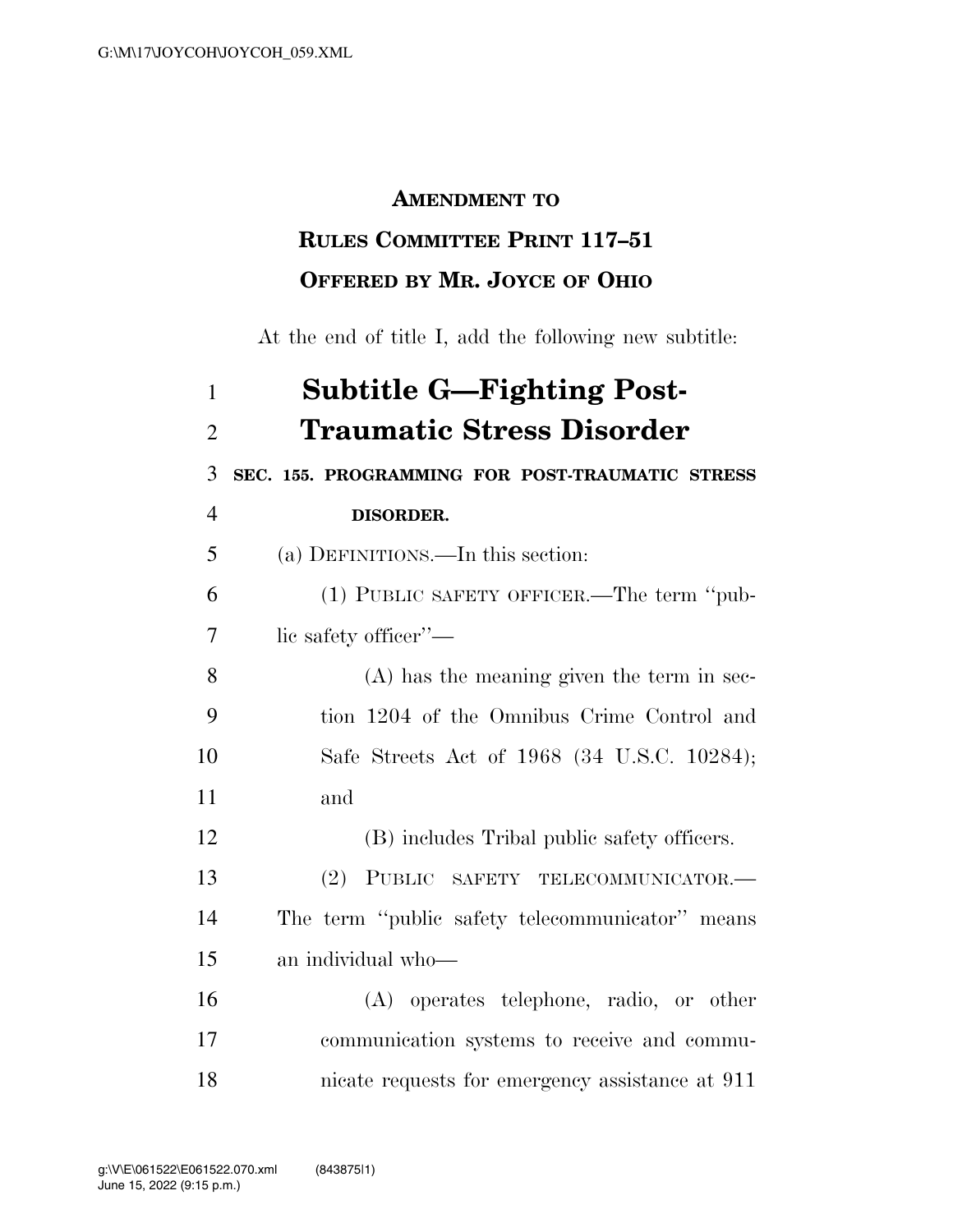$\mathfrak{D}$ 

 public safety answering points and emergency operations centers;

 (B) takes information from the public and other sources relating to crimes, threats, dis- turbances, acts of terrorism, fires, medical emergencies, and other public safety matters; and

 (C) coordinates and provides information to law enforcement and emergency response personnel.

 (b) REPORT.—Not later than 60 days after the date of enactment of this Act, the Attorney General, acting through the Director of the Office of Community Oriented Policing Services of the Department of Justice, shall sub- mit to the Committee on the Judiciary of the Senate and the Committee on the Judiciary of the House of Rep-resentatives a report on—

 (1) not fewer than 1 proposed program if the Attorney General determines it appropriate and fea- sible to do so to be administered by the Department of Justice for making state-of-the-art treatments or preventative care available to public safety officers and public safety telecommunicators with regard to job-related post-traumatic stress disorder or acute stress disorder by providing public safety officers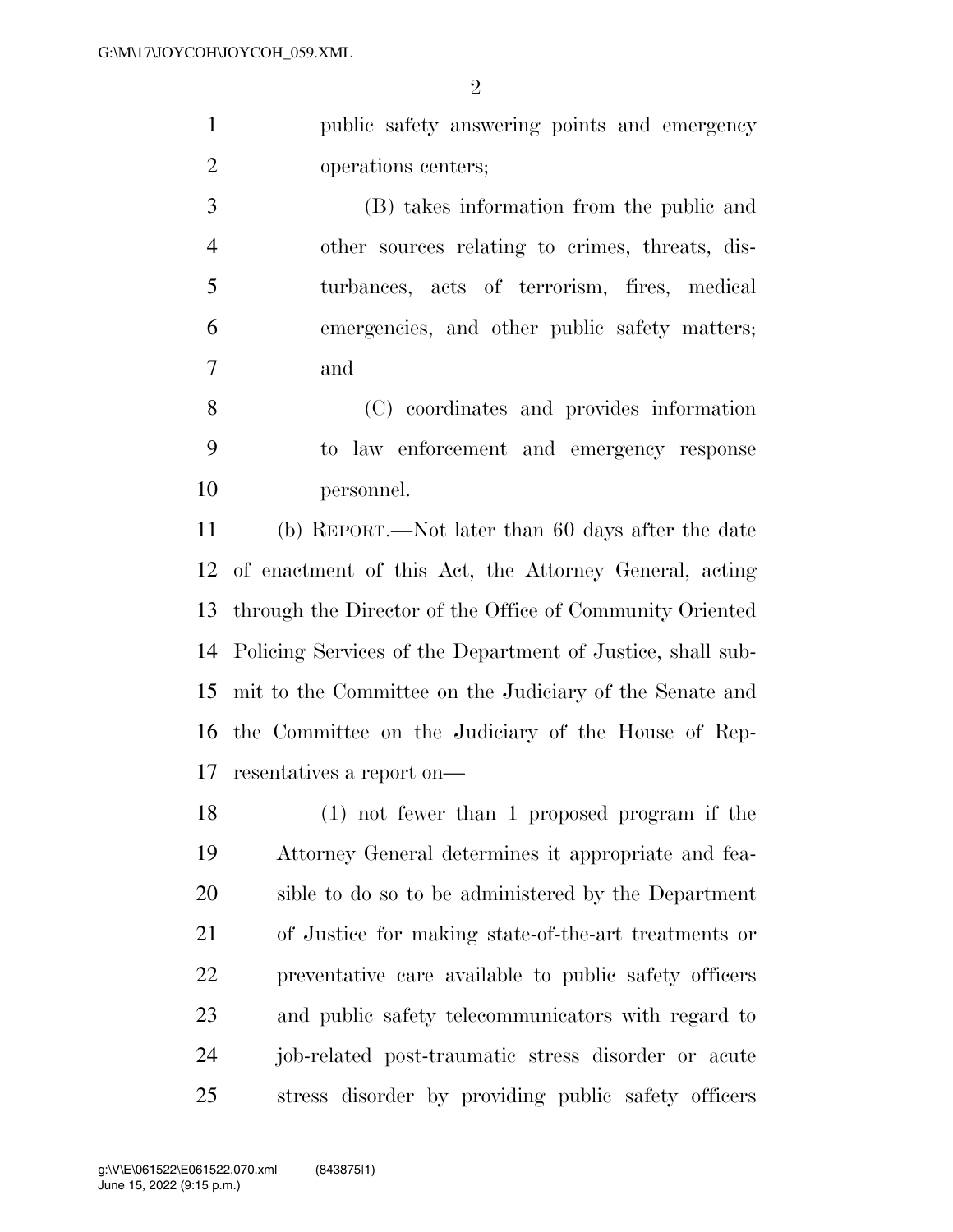and public safety telecommunicators access to evi- dence-based trauma-informed care, peer support, counselor services, and family supports for the pur- pose of treating or preventing post-traumatic stress disorder or acute stress disorder;

 (2) a draft of any necessary legislation required to ensure that confidentiality is afforded to public safety officers on account of seeking the care or services described in paragraph (1) under the pro-posed program;

 (3) how each proposed program described in paragraph (1) could be most efficiently administered throughout the United States at the State, Tribal, territorial and local levels, taking into account in-person and telehealth capabilities;

 (4) a draft of legislative language necessary to authorize each proposed program described in para-18 graph  $(1)$ ; and

 (5) an estimate of the amount of annual appro- priation necessary for administering each proposed program described in paragraph (1).

 (c) DEVELOPMENT.—In developing the report re- quired under subsection (b), the Attorney General shall consult relevant stakeholders, including